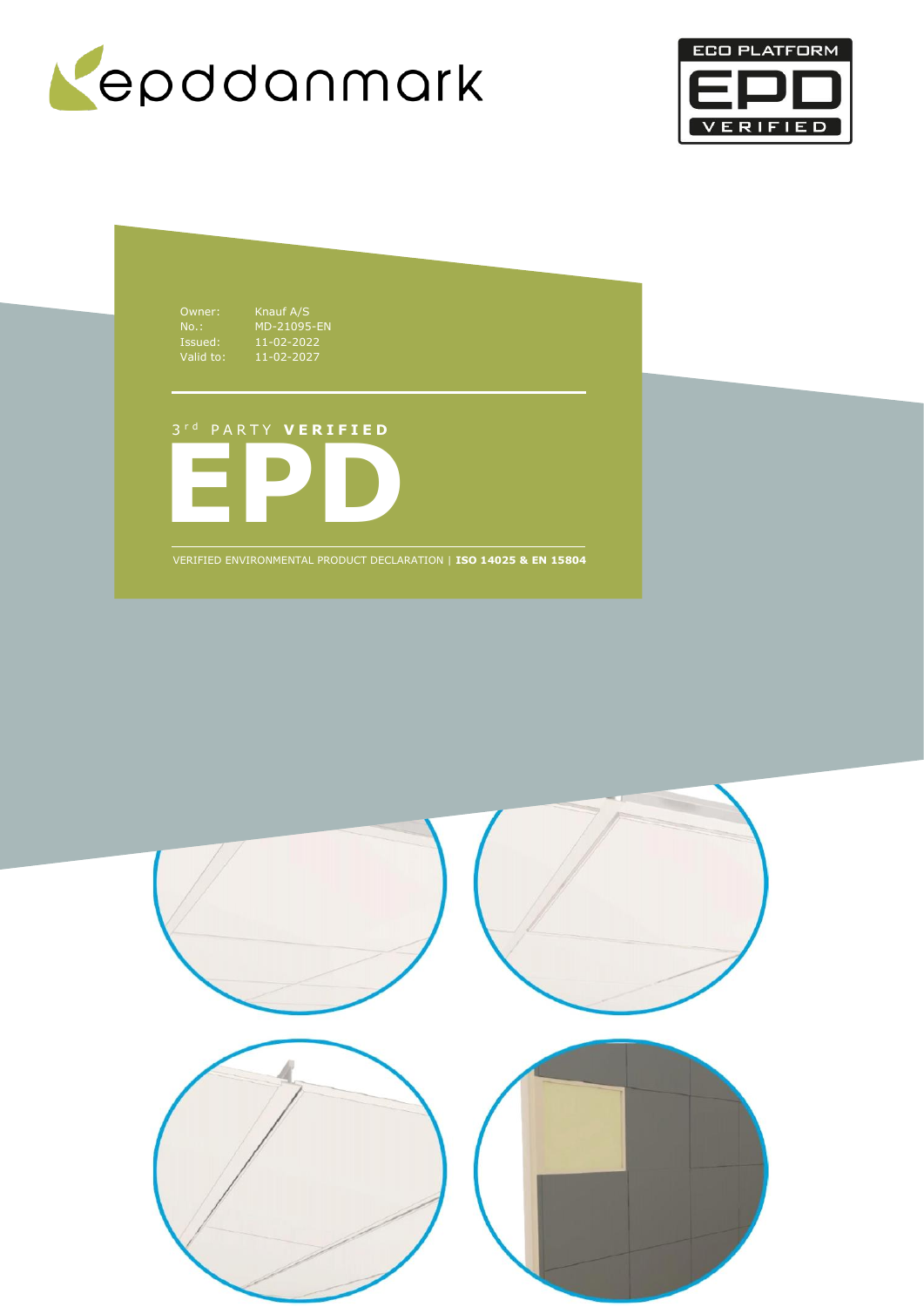



## **Owner of declaration**

Knauf A/S Kløvermarksvej 6 DK-9500 Hobro CVR: 5405 0313

## **Programme**

EPD Danmark [www.epddanmark.dk](http://www.epddanmark.dk/)

□ Industry EPD ☒ Product EPD

#### **Declared product(s)**

Unperforated Knauf Danoline: Plaza, Belgravia, Visona and Amfipanel

Number of declared datasets/product variations: 1

The unperforated Knauf Danoline Plaza, Belgravia, Visona and Amfipanel is a glass fiber reinforced gypsum plasterboard with square or beveled edges with smooth painted surface. The EPD is valid for unperforated variations carrying the Knauf Danoline Plaza, Belgravia, Visona and Amfipanel name.

The calculations cover similar products (variation <5%) and are based on the product with the highest environmental impact within the product group (article number 469234).

#### **Production site**

Knauf's production site in Hobro; Kløvermarksvej 6, DK-9500 Hobro, Denmark

#### **Product use**

The product is used for general indoor building construction of walls and ceilings. The product is mounted on ceiling or walls; either directly by screwfixing or as panels in a grid system.

#### **Declared/ functional unit**

1  $m<sup>2</sup>$ 

**Year of data** 2019



# Repodanmark

**Issued:** 11-02-2022 **Valid to:** 11-02-2027

**Basis of calculation** This EPD is developed in accordance with the European standard EN 15804+A2.

#### **Comparability**

EPDs of construction products may not be comparable if they do not comply with the requirements in EN 15804. EPD data may not be comparable if the datasets used are not developed in accordance with EN 15804 and if the background systems are not based on the same database.

#### **Validity**

This EPD has been verified in accordance with ISO 14025 and is valid for 5 years from the date of issue.

#### **Use**

The intended use of an EPD is to communicate scientifically based environmental information for construction products, for the purpose of assessing the environmental performance of buildings.

#### **EPD type**

☐Cradle-to-gate with modules C1-C4 and D ☒Cradle-to-gate with options, modules C1-C4 and D ☐Cradle-to-grave and module D ☐Cradle-to-gate

□Cradle-to-gate with options

CEN standard EN 15804 serves as the core PCR

Independent verification of the declaration and data, according to EN ISO 14025

□ internal **a** external

Third party verifier:

Viales Each

*Ninkie Bendtsen*

enser *Martha Katrine Sørensen*

*EPD Danmark*

|                                  | Life cycle stages and modules $(MND = module not declared)$ |               |           |                         |            |             |            |             |               |                              |                             |                                 |                |                     |                               |                                                      |
|----------------------------------|-------------------------------------------------------------|---------------|-----------|-------------------------|------------|-------------|------------|-------------|---------------|------------------------------|-----------------------------|---------------------------------|----------------|---------------------|-------------------------------|------------------------------------------------------|
|                                  | Product                                                     |               |           | Construction<br>process |            |             |            | Use         |               |                              |                             | End of life                     |                |                     | Beyond the system<br>boundary |                                                      |
| material<br><b>Alddns</b><br>Raw | Transport                                                   | Manufacturing | Transport | Installation<br>process | Jse        | Maintenance | Repair     | Replacement | Refurbishment | Operational<br>use<br>energy | Operational<br>use<br>water | construction<br>demolition<br>å | Transport      | processing<br>Waste | Disposal                      | recovery<br>recycling<br>potential<br>Re-use,<br>and |
| A1                               | A2                                                          | A3            | A4        | A <sub>5</sub>          | <b>B1</b>  | <b>B2</b>   | <b>B3</b>  | <b>B4</b>   | <b>B5</b>     | <b>B6</b>                    | <b>B7</b>                   | C <sub>1</sub>                  | C <sub>2</sub> | C <sub>3</sub>      | C <sub>4</sub>                | D                                                    |
| X                                | X                                                           | X             | X         | <b>MND</b>              | <b>MND</b> | <b>MND</b>  | <b>MND</b> | <b>MND</b>  | <b>MND</b>    | <b>MND</b>                   | <b>MND</b>                  | X                               | X              | X                   | X                             | X                                                    |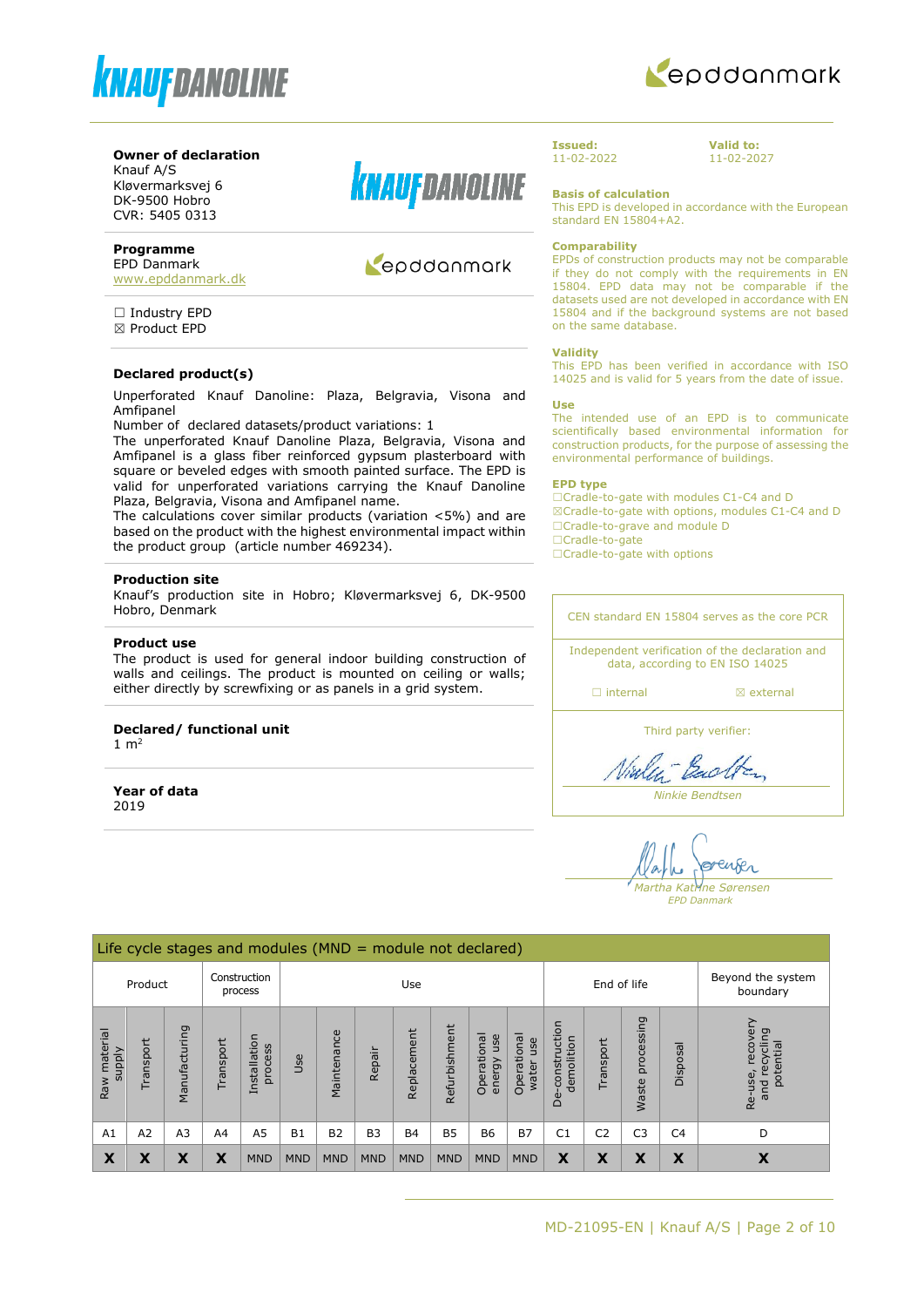



# Product information

**Product description**

The main product components and packaging are shown in the tables below.

| <b>Material</b>  | Weight-% of<br>declared product |
|------------------|---------------------------------|
| Stucco           | 82%                             |
| Fibre glass      | $< 0.1\%$                       |
| Paper            | 4.2%                            |
| <b>Additives</b> | $< 1\%$                         |
| Glue             | $< 1\%$                         |
| Water            | 13%                             |

| Packaging     | Weight-% |
|---------------|----------|
| Cardboard     | 5%       |
| Ceiling_board | 20%      |
| Corrugated    | 7%       |
| Pallet        | 59%      |
| PE Film       | 8%       |

#### **Representativity**

This declaration, including data collection and the modeled foreground system including results, represents the production of gypsum board on the production site located in Hobro. Product specific data are based on average values collected in the period 2019. Background data are based on the GaBi 2021.2 database and are less than 10 years old except for two detergents <0.05% (w/w). Generally, the used background datasets are of high quality, and the majority of the datasets are only a couple of years old.

**Hazardous substances**

Knauf Danoline boards do not contain substances listed in the "Candidate List of Substances of Very High Concern for authorisation"

[\(http://echa.europa.eu/candidate-list-table\)](http://echa.europa.eu/candidate-list-table)

**Essential characteristics** 

The product is made and controlled in accordance with EN 14190:2014 "Plasterboards form reprocessing".

Further technical information can be obtained by contacting the manufacturer or on the manufacturers website:

#### [www.knauf.dk](http://www.knauf.dk/)

**Reference Service Life (RSL)**

The RSL is defined as 60 years according to NPCR 010 version 3.0.

**Picture of product(s)**

Knauf A/S | Page 3 of 10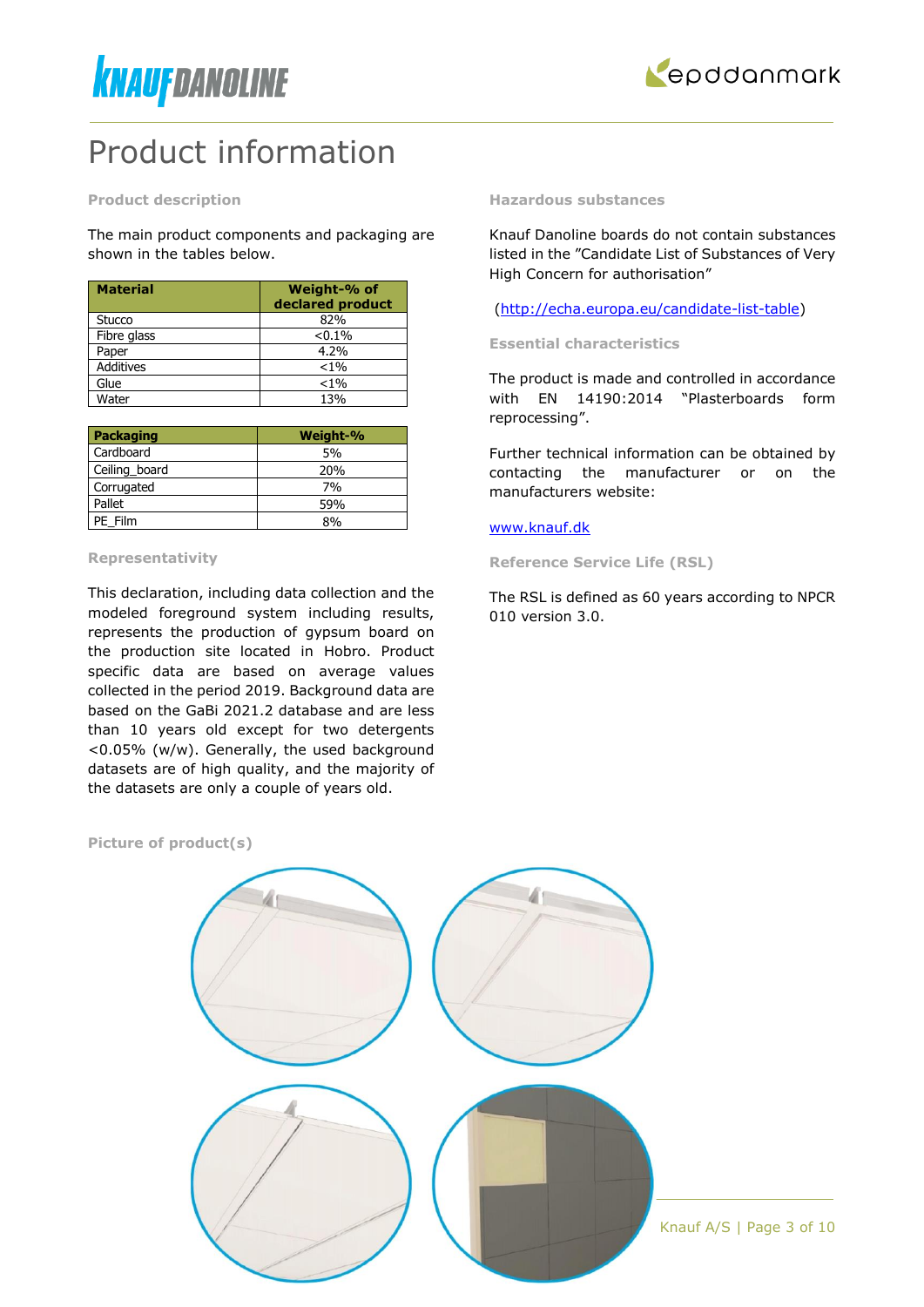



# LCA background

# **Declared unit**

The LCI and LCIA results in this EPD relates to 1 m2

| <b>Name</b>                | <b>Value</b> | <b>Unit</b>       |
|----------------------------|--------------|-------------------|
| Declared unit              |              | m <sup>2</sup>    |
| Area density               | 9.3          | ka/m <sup>2</sup> |
| Conversion factor to 1 kg. | 0.107        |                   |

**PCR**

This EPD is developed according to the core rules for the product category of construction products in EN 15804, and NPCR 010 version 3.0.

**Flowdiagram**

The diagram below shows the system boundaries of the EPD. A detailed illustration of A3 is shown later.

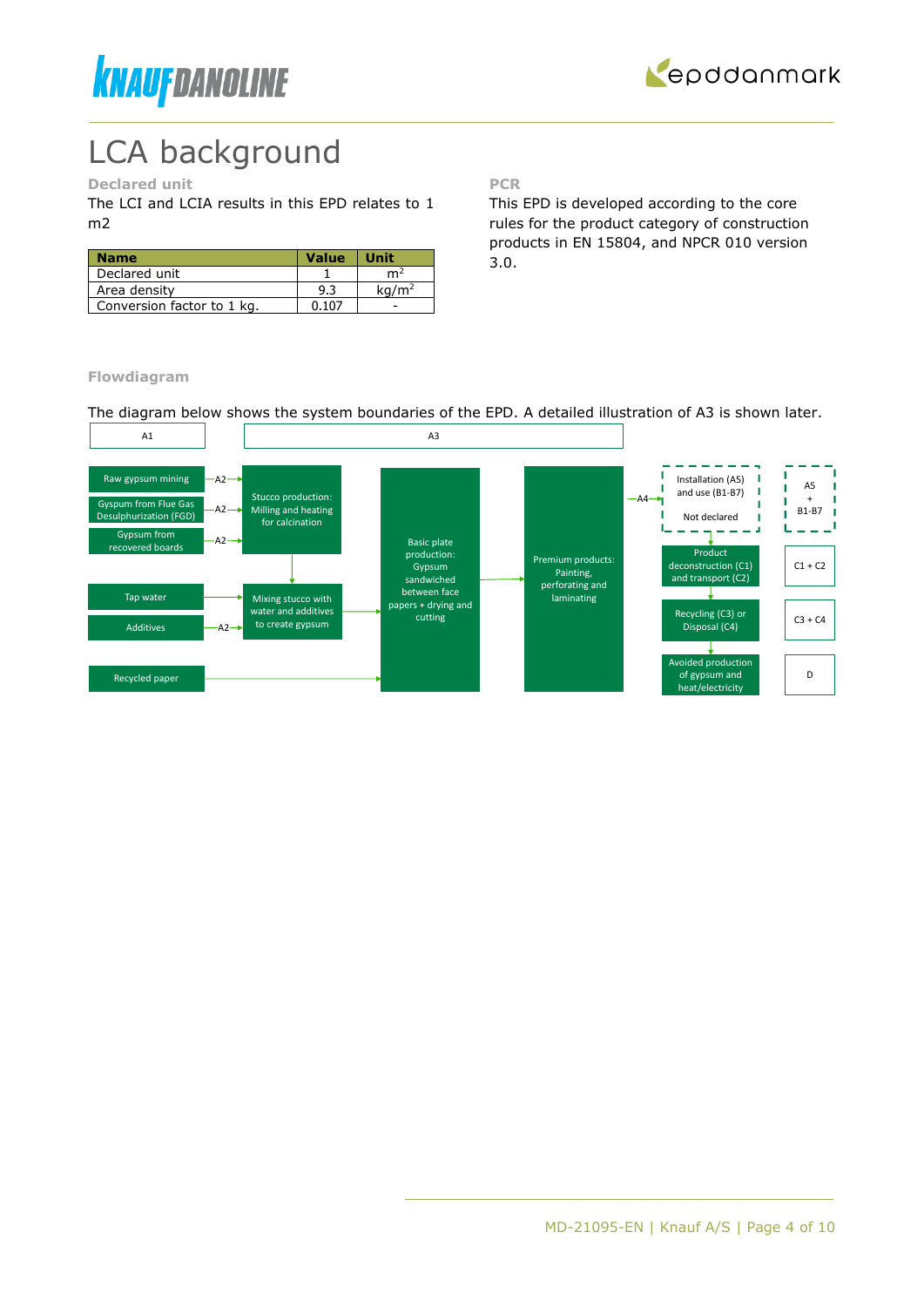



#### **System boundary**

This EPD is based on an LCA including cradle-togate with options, modules C1-C4, and module D. 100 % (w/w) of the product has been accounted for.

The general rules for the exclusion of inputs and outputs follows the requirements in EN 15804, 6.3.5, where the total of neglected input flows per module shall be a maximum of 5 % of energy usage and mass and 1 % of energy usage and mass for unit processes.

#### **Product stage (A1-A3) includes**:

The product stage comprises the acquisition of all raw materials, products and energy, transport to the production site, packaging and waste processing up to the "end-of-waste" state or final disposal. The LCA results are declared in aggregated form for the product stage, which means, that the sub-modules A1, A2 and A3 are declared as one module A1-A3.

A1 – Extraction and processing of raw materials The raw gypsum is mined in Spain. All other raw materials are produced mainly in Northern Europe.

#### A2 – Transport to the production site

The inbound transport includes all incoming material from suppliers. This includes the transport of Flue-Gas Desulfurization (FGD) from coal-based power plants, as well as transport of raw natural gypsum from Spain.

#### A3 – Manufacturing processes

The natural, recycled or FGD based gypsum is heated/calcinated to bring the gypsum to the hemihydrate state known as stucco. The stucco is mixed with water and other additives and sandwiched between the front and back liner. After initial hardening, the plates are cut into shape and heated in the curing oven.

From the curing oven the plates are painted and cut into final shape.

#### **Construction process stage (A4-A5) includes:**

A weighted average for the transport distance of 237 km is included for the average Danish market situation.

The installation phase (A5) is not included.

#### **Use stage (B1-B7) includes:**

Not included

#### **End of Life (C1-C4) includes:**

The board is dismantled by hand (C1) and transported to municipal collection facilities, and from here to a recycling company (C2).

The gypsum part of the plate (gypsum and additives) is split from the paper liners using electricity based machinery (C3). The paper part is assumed incinerated with energy recovery (C4)

#### **Re-use, recovery and recycling potential (D) includes:**

The gypsum part of the product is recycled as gypsum and avoids mining and production of natural gypsum. This can be done at Knauf and recycled in new Knauf boards.

The recovered energy from incineration of paper avoids the production of primary heat or electricity at power plants.

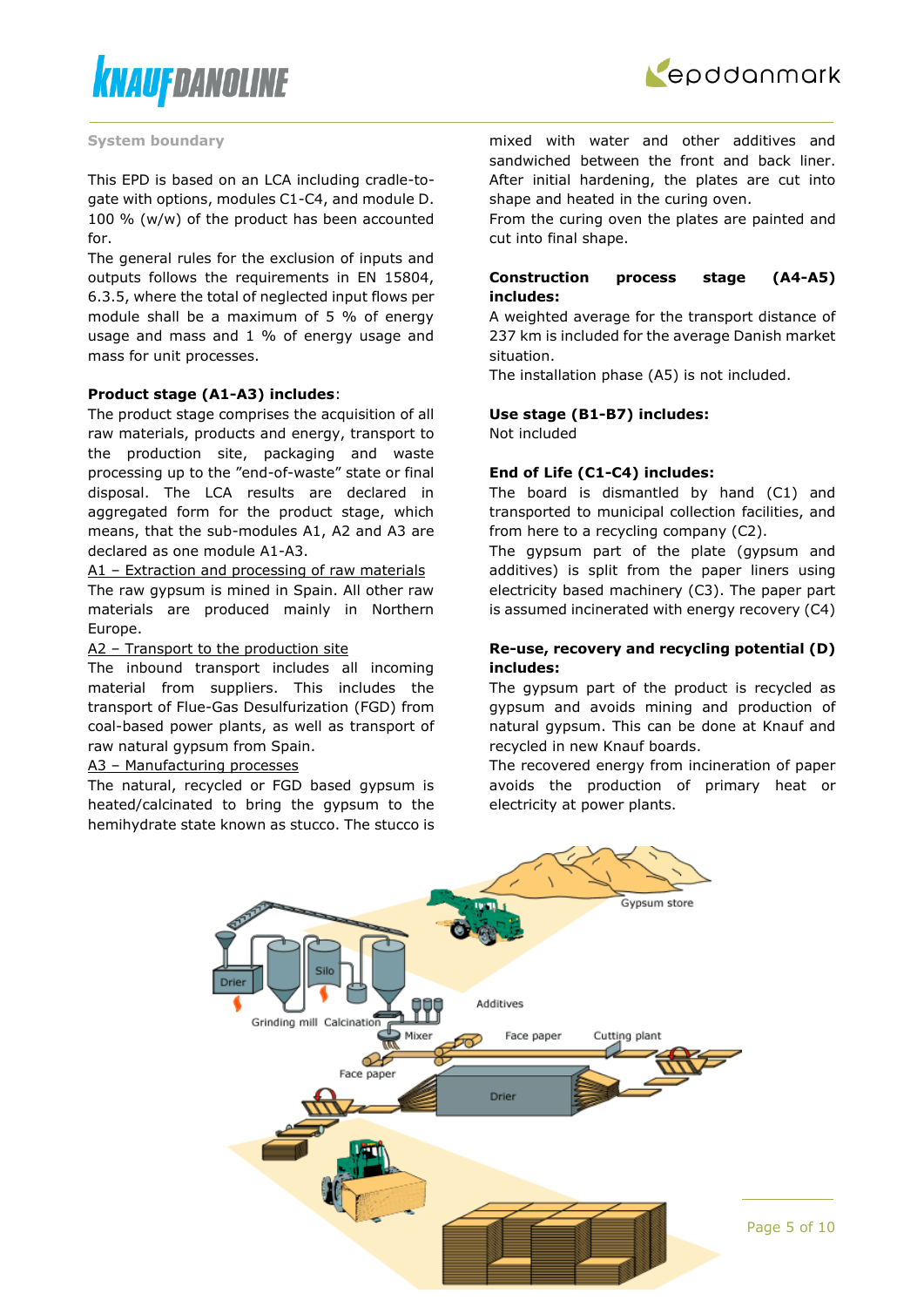



# LCA results

The LCIA results are calculate using GaBi 10.6 with database version 2021.2, and using the characterization model defined in GaBi as EN15804+A2 for classifying and characterizing input and output flows.

| <b>ENVIRONMENTAL EFFECTS PER PRODUKT PER M<sup>2</sup></b> |                                                                                                                                       |               |                |                                                  |                |                |                |             |  |  |
|------------------------------------------------------------|---------------------------------------------------------------------------------------------------------------------------------------|---------------|----------------|--------------------------------------------------|----------------|----------------|----------------|-------------|--|--|
| <b>Parameter</b>                                           | <b>Enhed</b>                                                                                                                          | $A1 - A3$     | A <sup>4</sup> | C1                                               | C <sub>2</sub> | C <sub>3</sub> | C <sub>4</sub> | D           |  |  |
| GWP-total                                                  | [kg CO2 eg.]                                                                                                                          | $1.62E + 00$  | 1.75E-01       | $0.00E + 00$                                     | 1.44E-01       | 4.17E-02       | 8.38E-01       | $-2.77E-01$ |  |  |
| GWP-fossil                                                 | [kg CO2 eg.]                                                                                                                          | $2.72E+00$    | 1.72E-01       | $0.00E + 00$                                     | 1.41E-01       | 4.13E-02       | 2.96E-01       | $-2.76E-01$ |  |  |
| GWP-bio                                                    | [kg CO2 eg.]                                                                                                                          | $-1.10E + 00$ | 1.86E-03       | $0.00E + 00$                                     | 1.52E-03       | 3.51E-04       | 5.42E-01       | $-1.37E-03$ |  |  |
| GWP-luluc                                                  | [kg CO2 eg.]                                                                                                                          | 3.99E-03      | 1.42E-03       | $0.00E + 00$                                     | 1.17E-03       | 5.84E-05       | 2.03E-05       | $-2.11E-04$ |  |  |
| <b>ODP</b>                                                 | [kg CFC 11 eg.]                                                                                                                       | 2.47E-08      | 3.44E-17       | $0.00E + 00$                                     | 2.82E-17       | 9.88E-16       | 1.87E-16       | $-3.14E-15$ |  |  |
| AP                                                         | [mol H <sup>+</sup> eq.]                                                                                                              | 9.82E-03      | 1.89E-04       | $0.00E + 00$                                     | 1.55E-04       | 8.59E-05       | 3.01E-04       | $-3.93E-04$ |  |  |
| EP-fw                                                      | [ $kg$ P eq.]                                                                                                                         | 1.48E-04      | 5.18E-07       | $0.00E + 00$                                     | 4.25E-07       | 1.11E-07       | 4.60E-08       | $-3.67E-07$ |  |  |
| EP-mar                                                     | [kg N eg.]                                                                                                                            | 2.86E-03      | 6.11E-05       | $0.00E + 00$                                     | 5.01E-05       | 2.04E-05       | 1.13E-04       | $-1.20E-04$ |  |  |
| EP-ter                                                     | mol N ea.1                                                                                                                            | 3.01E-02      | 7.23E-04       | $0.00E + 00$                                     | 5.93E-04       | 2.14E-04       | 1.35E-03       | $-1.30E-03$ |  |  |
| <b>POCP</b>                                                | [kg NMVOC eg.]                                                                                                                        | 7.66E-03      | 1.65E-04       | $0.00E + 00$                                     | 1.35E-04       | 5.54E-05       | 2.98E-04       | $-3.36E-04$ |  |  |
| $ADP$ -mm <sup>1</sup>                                     | [kg Sb eg.]                                                                                                                           | 4.49E-06      | 1.54E-08       | $0.00E + 00$                                     | 1.27E-08       | 1.21E-08       | 2.85E-09       | $-4.59E-08$ |  |  |
| $ADP-fos1$                                                 | [MJ]                                                                                                                                  | 4.46E+01      | $2.32E + 00$   | $0.00E + 00$                                     | $1.90E + 00$   | 7.34E-01       | 3.13E-01       | $-4.76E+00$ |  |  |
| WDP <sup>1</sup>                                           | $\mathsf{Im}^3 \mathsf{l}$                                                                                                            | 6.75E-01      | $1.62E-03$     | $0.00E + 00$                                     | 1.33E-03       | $6.62E-03$     | 1.04E-01       | $-2.07E-02$ |  |  |
|                                                            | GWP-total = Globale Warming Potential - total; GWP-fossil = Global Warming Potential - fossil fuels; GWP-bio = Global                 |               |                |                                                  |                |                |                |             |  |  |
|                                                            | Warming Potential - biogenic; GWP-luluc = Global Warming Potential - land use and land use change; ODP = Ozone                        |               |                |                                                  |                |                |                |             |  |  |
| Caption                                                    | Depletion; AP = Acidifcation; EP-freshwater = Eutrophication - aquatic freshwater; EP-marine = Eutrophication - aquatic               |               |                |                                                  |                |                |                |             |  |  |
|                                                            | marine; EP-terrestrial = Eutrophication - terrestrial; POCP = Photochemical zone formation; ADPm = Abiotic Depletion                  |               |                |                                                  |                |                |                |             |  |  |
|                                                            | Potential – minerals and metals; ADPf = Abiotic Depletion Potential – fossil fuels; WDP = water use                                   |               |                |                                                  |                |                |                |             |  |  |
|                                                            | <sup>1</sup> The results of this environmental indicator shall be used with care as the uncertainties on these results are high or as |               |                |                                                  |                |                |                |             |  |  |
| Disclaimer                                                 |                                                                                                                                       |               |                | there is limited experienced with the indicator. |                |                |                |             |  |  |

| <b>Parameter</b>   | <b>Enhed</b>                                                                                                                                                                                                                                                                                                                                                                                     | $A1 - A3$    | A4                                                | C1           | C2           | C <sub>3</sub> | C <sub>4</sub> | D             |
|--------------------|--------------------------------------------------------------------------------------------------------------------------------------------------------------------------------------------------------------------------------------------------------------------------------------------------------------------------------------------------------------------------------------------------|--------------|---------------------------------------------------|--------------|--------------|----------------|----------------|---------------|
| PM                 | [Disease incidence]                                                                                                                                                                                                                                                                                                                                                                              | 1.66E-07     | 1.28E-09                                          | $0.00E + 00$ | 1.05E-09     | $7.24E-10$     | 1.86E-09       | $-3.92E - 08$ |
| IRP <sub>2</sub>   | [kBa U235 ea.]                                                                                                                                                                                                                                                                                                                                                                                   | 1.12E-01     | 6.18E-04                                          | $0.00E + 00$ | 5.07E-04     | 1.79E-02       | 2.25E-03       | $-5.58E-02$   |
| ETP-fw1            | [CTUe]                                                                                                                                                                                                                                                                                                                                                                                           | $1.92E + 01$ | $1.72E + 00$                                      | $0.00E + 00$ | $1.41E + 00$ | 3.09E-01       | 1.58E-01       | $-1.02E + 00$ |
| HTP-c1             | ัCTUh1                                                                                                                                                                                                                                                                                                                                                                                           | 1.30E-09     | 3.48E-11                                          | $0.00E + 00$ | 2.86E-11     | 8.74E-12       | 9.74E-12       | $-4.57E-11$   |
| HTP-nc1            | [CTUh]                                                                                                                                                                                                                                                                                                                                                                                           | 2.31E-08     | 1.81E-09                                          | $0.00E + 00$ | 1.48E-09     | 3.30E-10       | 6.84E-10       | $-1.83E-09$   |
| SOP <sub>1</sub>   |                                                                                                                                                                                                                                                                                                                                                                                                  | $7.66E + 01$ | 7.98E-01                                          | $0.00E + 00$ | 6.54E-01     | 2.32E-01       | 7.87E-02       | $-7.74E - 01$ |
| Caption            | PM = Particulate Matter emissions; IRP = Ionizing radiation – human health; ETP-fw = Eco toxicity – freshwater; HTP-c =<br>Human toxicity – cancer effects; HTP-nc = Human toxicity – non cancer effects; $SQP =$ Soil Quality (dimensionless)                                                                                                                                                   |              |                                                   |              |              |                |                |               |
| <b>Disclaimers</b> | $1$ The results of this environmental indicator shall be used with care as the uncertainties on these results are high or as                                                                                                                                                                                                                                                                     |              | there is limited experienced with the indicator.  |              |              |                |                |               |
|                    | <sup>2</sup> This impact category deals mainly with the eventual impact of low dose ionizing radiation on human health of the nuclear<br>fuel cycle. It does not consider effects due to possible nuclear accidents, occupational exposure nor due to radioactive<br>waste disposal in underground facilities. Potential ionizing radiation from the soil, from radon and from some construction |              | materials is also not measured by this indicator. |              |              |                |                |               |

| <b>RESSOURCE CONSUMPTION</b><br>PER M <sup>2</sup> |                                                                                                                      |                                                                                                               |                |              |                |                |                |               |  |  |
|----------------------------------------------------|----------------------------------------------------------------------------------------------------------------------|---------------------------------------------------------------------------------------------------------------|----------------|--------------|----------------|----------------|----------------|---------------|--|--|
| <b>Parameter</b>                                   | <b>Enhed</b>                                                                                                         | $A1 - A3$                                                                                                     | A <sub>4</sub> | C1           | C <sub>2</sub> | C <sub>3</sub> | C <sub>4</sub> | D             |  |  |
| <b>PERE</b>                                        | [MJ]                                                                                                                 | $-4.13E + 01$                                                                                                 | 1.34E-01       | $0.00E + 00$ | 1.10E-01       | 3.38E-01       | 5.78E-02       | $-1.07E + 00$ |  |  |
| <b>PERM</b>                                        | [MJ]                                                                                                                 | $6.41E + 01$                                                                                                  | $0.00E + 00$   | $0.00E + 00$ | $0.00E + 00$   | $0.00E + 00$   | $0.00E + 00$   | $0.00E + 00$  |  |  |
| <b>PERT</b>                                        | [MJ]                                                                                                                 | $2.28E + 01$                                                                                                  | 1.34E-01       | $0.00E + 00$ | 1.10E-01       | 3.38E-01       | 5.78E-02       | $-1.07E + 00$ |  |  |
| <b>PENRE</b>                                       | [MJ]                                                                                                                 | $4.06E + 01$                                                                                                  | $2.33E+00$     | $0.00E + 00$ | $1.91E + 00$   | 7.34E-01       | 3.13E-01       | $-4.76E + 00$ |  |  |
| <b>PENRM</b>                                       | TMJ1                                                                                                                 | $3.99E + 00$                                                                                                  | $0.00E + 00$   | $0.00E + 00$ | $0.00E + 00$   | $0.00E + 00$   | $0.00E + 00$   | $0.00E + 00$  |  |  |
| <b>PENRT</b>                                       | [MJ]                                                                                                                 | $4.46E + 01$                                                                                                  | $2.33E+00$     | $0.00E + 00$ | $1.91E + 00$   | 7.34E-01       | 3.13E-01       | $-4.76E + 00$ |  |  |
| SM                                                 | [kg]                                                                                                                 | $5.63E + 00$                                                                                                  | $0.00E + 00$   | $0.00E + 00$ | $0.00E + 00$   | $0.00E + 00$   | $0.00E + 00$   | $0.00E + 00$  |  |  |
| <b>RSF</b>                                         | [MJ]                                                                                                                 | $0.00E + 00$                                                                                                  | $0.00E + 00$   | $0.00E + 00$ | $0.00E + 00$   | $0.00E + 00$   | $0.00E + 00$   | $0.00E + 00$  |  |  |
| <b>NRSF</b>                                        | [MJ]                                                                                                                 | $0.00E + 00$                                                                                                  | $0.00E + 00$   | $0.00E + 00$ | $0.00E + 00$   | $0.00E + 00$   | $0.00E + 00$   | $0.00E + 00$  |  |  |
| <b>FW</b>                                          | [m $^3$ ]                                                                                                            | 2.36E-02                                                                                                      | 1.53E-04       | $0.00E + 00$ | 1.25E-04       | 3.29E-04       | 2.45E-03       | $-1.04E-03$   |  |  |
|                                                    | PERE = Use of renewable primary energy excluding renewable primary energy resources used as raw materials; PERM =    |                                                                                                               |                |              |                |                |                |               |  |  |
|                                                    |                                                                                                                      | Use of renewable primary energy resources used as raw materials; PERT = Total use of renewable primary energy |                |              |                |                |                |               |  |  |
| Caption                                            | resources; PENRE = Use of non renewable primary energy excluding non renewable primary energy resources used as raw  |                                                                                                               |                |              |                |                |                |               |  |  |
|                                                    | materials; PENRM = Use of non renewable primary energy resources used as raw materials; PENRT = Total use of non     |                                                                                                               |                |              |                |                |                |               |  |  |
|                                                    | renewable primary energy resources; SM = Use of secondary material; $RSF = Use$ of renewable secondary fuels; NRSF = |                                                                                                               |                |              |                |                |                |               |  |  |
|                                                    |                                                                                                                      | Use of non renewable secondary fuels; $FW = Net$ use of fresh water                                           |                |              |                |                |                |               |  |  |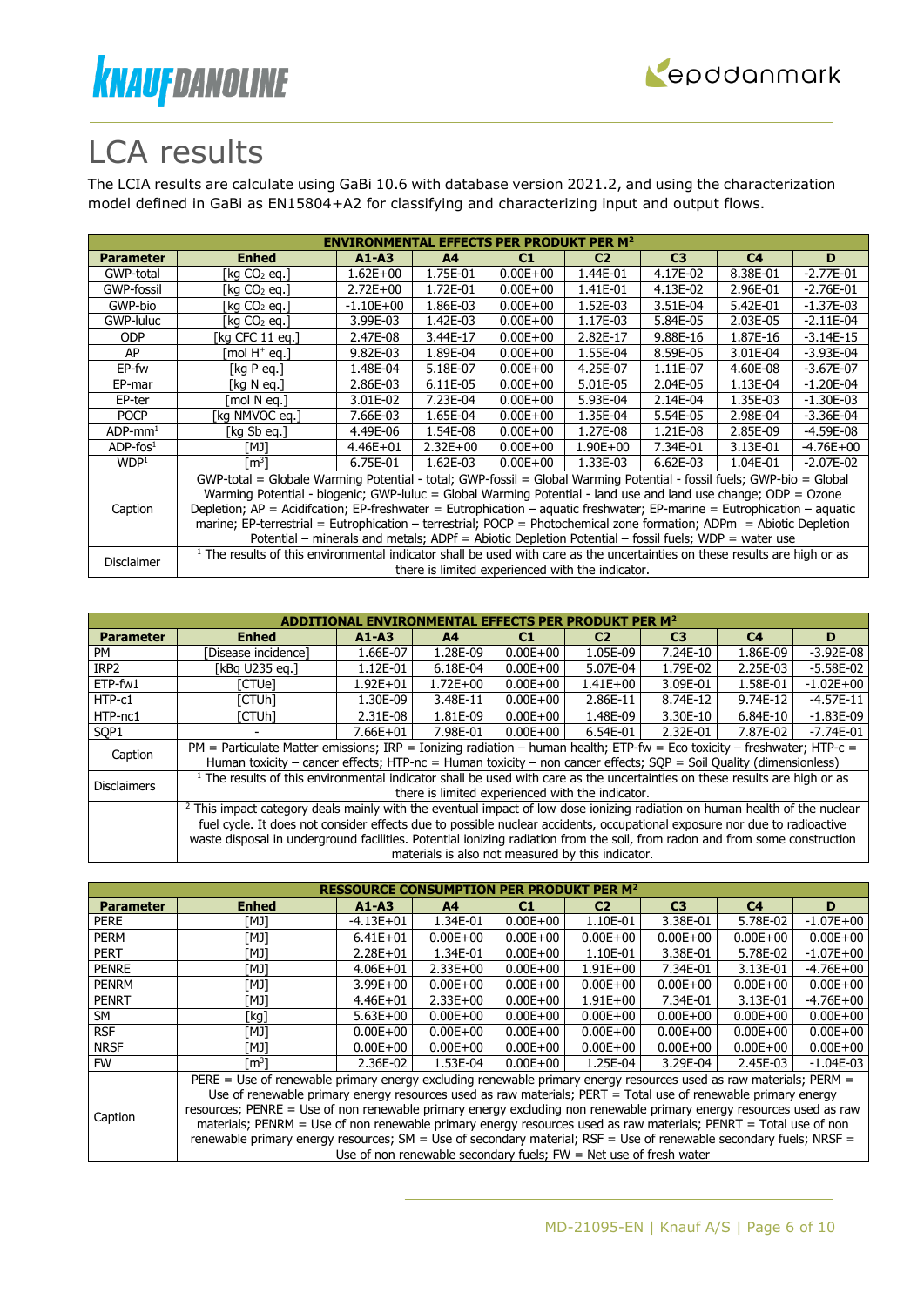



|                  | <b>WASTE CATEGORIES AND OUTPUT FLOWS PER PRODUKT PER M<sup>2</sup></b>                                               |                                                                                                                |                                         |              |              |                |                |              |  |  |  |
|------------------|----------------------------------------------------------------------------------------------------------------------|----------------------------------------------------------------------------------------------------------------|-----------------------------------------|--------------|--------------|----------------|----------------|--------------|--|--|--|
| <b>Parameter</b> | <b>Enhed</b>                                                                                                         | $A1 - A3$                                                                                                      | A4                                      | C1           | C2           | C <sub>3</sub> | C <sub>4</sub> | D            |  |  |  |
| <b>HWD</b>       | [kg]                                                                                                                 | 3.14E-06                                                                                                       | 1.23E-10                                | $0.00E + 00$ | $1.01E-10$   | 1.94E-10       | 5.78E-11       | $-1.06E-09$  |  |  |  |
| <b>NHWD</b>      | [kg]                                                                                                                 | 3.83E-02                                                                                                       | 3.66E-04                                | $0.00E + 00$ | 3.00E-04     | 5.21E-04       | 5.58E-02       | $-2.22E-03$  |  |  |  |
| <b>RWD</b>       | [kg]                                                                                                                 | 6.65E-04                                                                                                       | 4.23E-06                                | $0.00E + 00$ | 3.47E-06     | 1.09E-04       | 1.47E-05       | $-3.41E-04$  |  |  |  |
| <b>CRU</b>       | [kg]                                                                                                                 | $0.00E + 00$                                                                                                   | $0.00E + 00$                            | $0.00E + 00$ | $0.00E + 00$ | $0.00E + 00$   | $0.00E + 00$   | $0.00E + 00$ |  |  |  |
| <b>MFR</b>       | [kg]                                                                                                                 | 7.98E-02                                                                                                       | $0.00E + 00$                            | $0.00E + 00$ | $0.00E + 00$ | $8.73E + 00$   | $0.00E + 00$   | $0.00E + 00$ |  |  |  |
| <b>MER</b>       | [kg]                                                                                                                 | $0.00E + 00$                                                                                                   | $0.00E + 00$                            | $0.00E + 00$ | $0.00E + 00$ | 6.15E-01       | $0.00E + 00$   | $0.00E + 00$ |  |  |  |
| EEE              | ונאז                                                                                                                 | $0.00E + 00$                                                                                                   | $0.00E + 00$                            | $0.00E + 00$ | $0.00E + 00$ | $0.00E + 00$   | $0.00E + 00$   | $1.15E + 00$ |  |  |  |
| <b>EET</b>       | ונאז                                                                                                                 | $0.00E + 00$                                                                                                   | $0.00E + 00$                            | $0.00E + 00$ | $0.00E + 00$ | $0.00E + 00$   | $0.00E + 00$   | $2.11E+00$   |  |  |  |
|                  |                                                                                                                      | $HWD =$ Hazardous waste disposed; NHWD = Non hazardous waste disposed; RWD = Radioactive waste disposed; CRU = |                                         |              |              |                |                |              |  |  |  |
| Caption          | Components for re-use; MFR = Materials for recycling; MER = Materials for energy recovery; EEE = Exported electrical |                                                                                                                |                                         |              |              |                |                |              |  |  |  |
|                  |                                                                                                                      |                                                                                                                | energy; $EET = Exported thermal energy$ |              |              |                |                |              |  |  |  |

| <b>BIOGENIC CARBON CONTENT PER PER PRODUKT PER M2</b> |      |                     |  |  |  |  |  |
|-------------------------------------------------------|------|---------------------|--|--|--|--|--|
| <b>Parameter</b>                                      | Unit | At the factory gate |  |  |  |  |  |
| Biogenic carbon content in product                    | ka C | 1.74E+00            |  |  |  |  |  |
| Biogenic carbon content in accompanying packaging     | ka   | 9.00E-02            |  |  |  |  |  |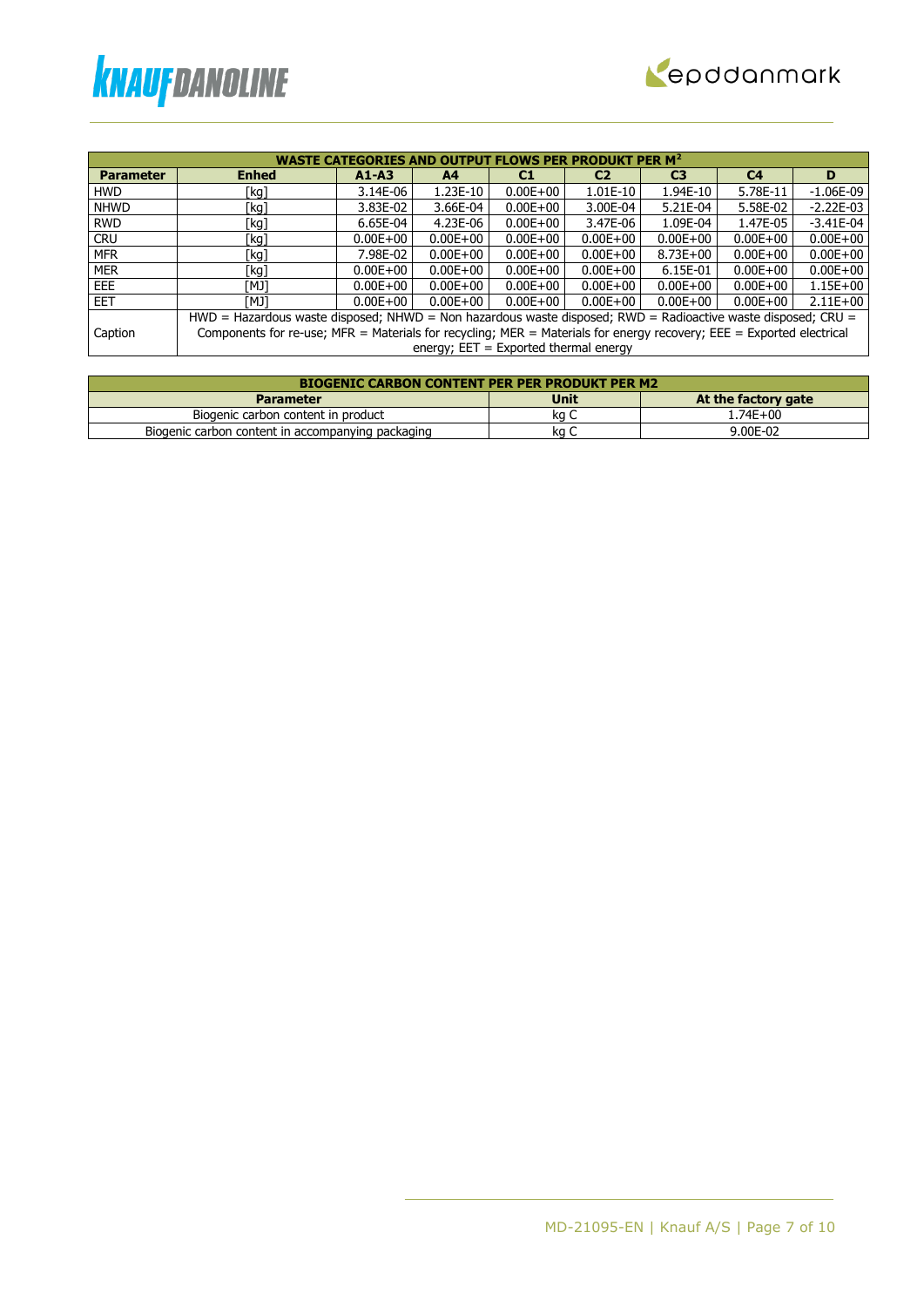



# Additional information

**Technical information on scenarios**

### **Transport to the building site (A4)**

| Scenario information                        | Value                                                             | <b>Unit</b>       |
|---------------------------------------------|-------------------------------------------------------------------|-------------------|
| Fuel type                                   | <b>Diesel</b>                                                     |                   |
| Vehicle type                                | Truck, Euro 6, 28 - 32t<br>gross weight / 22t<br>payload capacity |                   |
| Transport distance                          | 237                                                               | km                |
| Capacity utilisation (including empty runs) | 61                                                                | $\%$              |
| Gross density of products transported       | 747                                                               | kg/m <sup>3</sup> |
| Capacity utilisation volume factor          |                                                                   |                   |

#### **Reference service life**

| <b>RSL</b> information        | Unit                                                                  |
|-------------------------------|-----------------------------------------------------------------------|
| Reference service Life        | 60 years                                                              |
| Declared product properties   |                                                                       |
| Design application parameters |                                                                       |
| Assumed quality of work       | Information on the technical characteristics, design and construction |
| Outdoor environment           | guidelines, as well as conditions during use can be found on the      |
| Indoor environment            | website of Knauf at www.knauf.dk                                      |
| Usage conditions              |                                                                       |
| Maintenance                   |                                                                       |

#### **End of life (C1-C4)**

| Scenario information                 | Value                                                          | Unit |
|--------------------------------------|----------------------------------------------------------------|------|
| Collected separately                 | 9.3                                                            | kq   |
| Collected with mixed waste           |                                                                | kg   |
| For reuse                            |                                                                | kg   |
| For recycling                        | 8.7                                                            | kq   |
| For energy recovery                  | 0.6                                                            | kq   |
| For final disposal                   |                                                                | kg   |
| Assumptions for scenario development | The gypsum part is assumed recycled and paper part incinerated |      |

### **Re-use, recovery and recycling potential (D)**

| Scenario information/Materiel | Value                   | Unit |
|-------------------------------|-------------------------|------|
| Gypsum                        | 8.7                     | kq   |
| Electric energy               | <b>1.4</b>              | MJ   |
| Thermal energy                | $\mathsf{L}.\mathsf{L}$ | MJ   |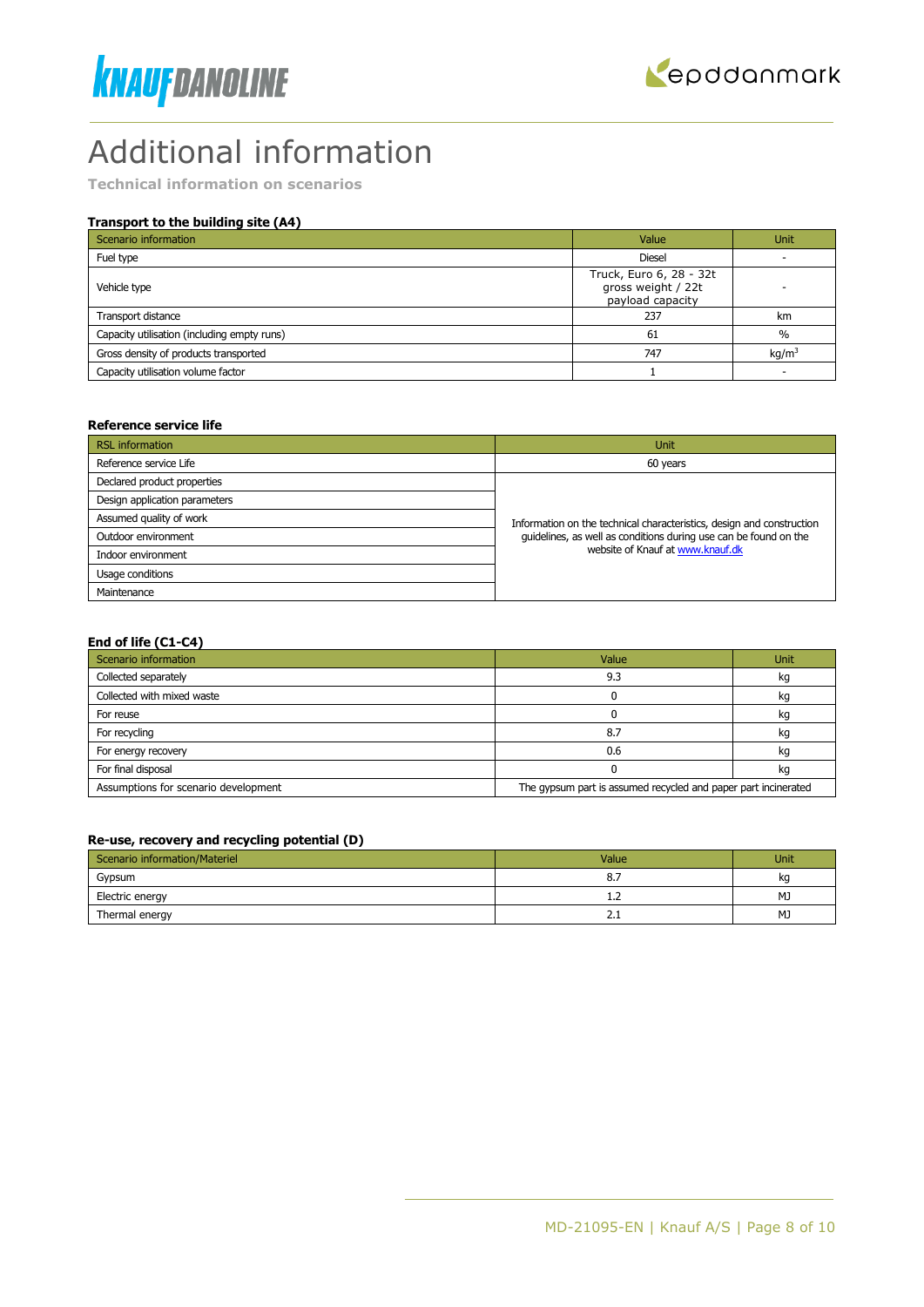



#### **Indoor air**

*The EPD does not give information on release of dangerous substances to indoor air because the horizontal standards on measurement of release of regulated dangerous substances from construction products using harmonised test methods according to the provisions of the respective technical committees for European product standards are not available.*

The board is covered by the Danish Indoor Climate Labelling, Certificates no. 007 and 008.

#### **Soil and water**

*The EPD does not give information on release of dangerous substances to soil and water because the horizontal standards on measurement of release of regulated dangerous substances from construction products using harmonised test methods according to the provisions of the respective technical committees for European product standards are not available.*